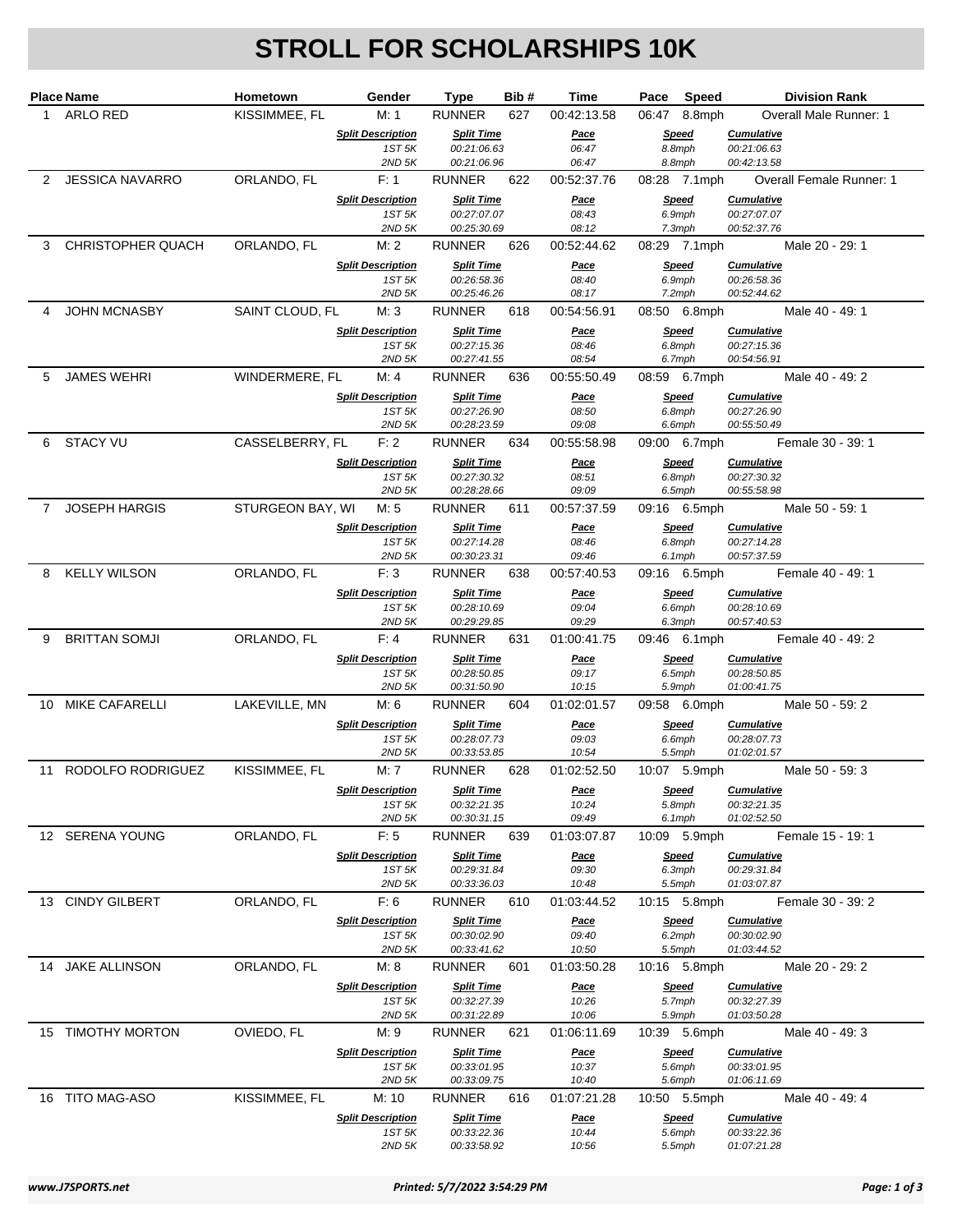## **STROLL FOR SCHOLARSHIPS 10K**

| ORLANDO, FL<br>M: 11<br><b>RUNNER</b><br>10:56 5.5mph<br>17 RAJESH SAMPATH<br>630<br>01:07:57.15<br><b>Split Description</b><br><b>Split Time</b><br><b>Speed</b><br><b>Cumulative</b><br><u>Pace</u><br>6.1mph<br>1ST 5K<br>00:30:45.69<br>09:54<br>00:30:45.69<br>5.0mph<br>01:07:57.15<br>$2ND$ 5K<br>00:37:11.46<br>11:58<br>GRANTSVILLE, UT F: 7<br>18 PAULA CAFARELLI<br><b>RUNNER</b><br>605<br>01:09:04.09<br>11:06 5.4mph<br><b>Split Description</b><br><b>Split Time</b><br>Pace<br><b>Speed</b><br><b>Cumulative</b><br>5.7mph<br>1ST 5K<br>00:32:36.23<br>10:29<br>00:32:36.23<br>$2ND$ 5K<br>00:36:27.86<br>11:44<br>5.1mph<br>01:09:04.09<br>19 TANYA BEHENA<br>KISSIMMEE, FL<br>F: 8<br><b>RUNNER</b><br>643<br>01:10:53.96<br>11:24 5.3mph<br><b>Split Description</b><br><b>Split Time</b><br><b>Speed</b><br><b>Cumulative</b><br><u>Pace</u><br>7.2mph<br>1ST 5K<br>00:25:52.18<br>08:19<br>00:25:52.18<br>$2ND$ 5K<br>00:45:01.78<br>14:29<br>4.1mph<br>01:10:53.96<br>20 OMAYRA FUENTES OTERO KISSIMMEE, FL<br>F:9<br>RUNNER<br>608<br>01:11:47.31<br>11:33 5.2mph<br><b>Speed</b><br><b>Split Description</b><br><b>Split Time</b><br>Pace<br><b>Cumulative</b><br>00:35:24.10<br>11:23<br>5.3mph<br>00:35:24.10<br>1ST 5K<br>$2ND$ 5K<br>00:36:23.21<br>11:42<br>5.1mph<br>01:11:47.31<br>21 MICHELLE WELLS<br>GROVELAND, FL<br>F: 10<br><b>RUNNER</b><br>637<br>01:12:55.10<br>11:44 5.1mph<br><b>Split Description</b><br><b>Split Time</b><br>Speed<br><b>Cumulative</b><br><u>Pace</u><br>1ST 5K<br>00:34:08.32<br>10:59<br>5.5mph<br>00:34:08.32<br>$2ND$ 5K<br>00:38:46.78<br>12:28<br>4.8mph<br>01:12:55.10<br>22 ROSIE WALLACE<br>ORLANDO, FL<br>F: 11<br>RUNNER<br>01:12:56.23<br>11:44 5.1mph<br>635<br><b>Split Description</b><br><b>Split Time</b><br>Pace<br>Speed<br><b>Cumulative</b><br>1ST 5K<br>00:34:08.16<br>10:59<br>5.5mph<br>00:34:08.16<br>12:29<br>01:12:56.23<br>$2ND$ 5K<br>00:38:48.07<br>4.8mph<br>23 AMY BAKER<br>WINTER GARDEN,<br>F: 12<br>RUNNER<br>01:12:56.55<br>11:44 5.1mph<br>602<br>FL<br><b>Split Description</b><br><b>Split Time</b><br><b>Speed</b><br><b>Cumulative</b><br><u>Pace</u><br>10:59<br>1ST 5K<br>00:34:08.87<br>5.5mph<br>00:34:08.87<br>$2ND$ 5K<br>00:38:47.69<br>12:29<br>01:12:56.55<br>4.8mph<br>24 ILIANNA IGLESIAS<br>KISSIMMEE, FL<br><b>RUNNER</b><br>F: 13<br>612<br>01:13:08.22<br>11:46    5.1mph<br><b>Split Description</b><br><b>Split Time</b><br><b>Speed</b><br><b>Cumulative</b><br><b>Pace</b><br>1ST 5K<br>00:34:44.24<br>5.4mph<br>11:10<br>00:34:44.24<br>00:38:23.99<br>01:13:08.22<br>$2ND$ 5K<br>12:21<br>4.9mph<br>25 MARGARET FERRARA<br>ST CLOUD, FL<br>F: 14<br><b>RUNNER</b><br>01:14:18.68<br>11:57 5.0mph<br>Female 30 - 39: 4<br>641<br><b>Split Description</b><br><b>Split Time</b><br><b>Speed</b><br><b>Cumulative</b><br><u>Pace</u><br>1ST 5K<br>00:34:47.84<br>11:12<br>5.4mph<br>00:34:47.84<br>00:39:30.85<br>$2ND$ 5K<br>12:43<br>4.7mph<br>01:14:18.68<br>26 CARLOS-ANDRES VELEZ ORLANDO, FL<br>M: 12<br>RUNNER<br>633<br>01:15:28.48<br>12:08 4.9mph | Male 30 - 39: 1<br>Female 50 - 59: 1<br>Female 20 - 29: 1<br>Female 30 - 39: 3<br>Female 40 - 49: 3<br>Female 40 - 49: 4<br>Female 50 - 59: 2<br>Female 20 - 29: 2 |
|-------------------------------------------------------------------------------------------------------------------------------------------------------------------------------------------------------------------------------------------------------------------------------------------------------------------------------------------------------------------------------------------------------------------------------------------------------------------------------------------------------------------------------------------------------------------------------------------------------------------------------------------------------------------------------------------------------------------------------------------------------------------------------------------------------------------------------------------------------------------------------------------------------------------------------------------------------------------------------------------------------------------------------------------------------------------------------------------------------------------------------------------------------------------------------------------------------------------------------------------------------------------------------------------------------------------------------------------------------------------------------------------------------------------------------------------------------------------------------------------------------------------------------------------------------------------------------------------------------------------------------------------------------------------------------------------------------------------------------------------------------------------------------------------------------------------------------------------------------------------------------------------------------------------------------------------------------------------------------------------------------------------------------------------------------------------------------------------------------------------------------------------------------------------------------------------------------------------------------------------------------------------------------------------------------------------------------------------------------------------------------------------------------------------------------------------------------------------------------------------------------------------------------------------------------------------------------------------------------------------------------------------------------------------------------------------------------------------------------------------------------------------------------------------------------------------------------------------------------------------------------------------------------------------------------------------------------------------------------------------------------------------------------------------------------------------------------------|--------------------------------------------------------------------------------------------------------------------------------------------------------------------|
|                                                                                                                                                                                                                                                                                                                                                                                                                                                                                                                                                                                                                                                                                                                                                                                                                                                                                                                                                                                                                                                                                                                                                                                                                                                                                                                                                                                                                                                                                                                                                                                                                                                                                                                                                                                                                                                                                                                                                                                                                                                                                                                                                                                                                                                                                                                                                                                                                                                                                                                                                                                                                                                                                                                                                                                                                                                                                                                                                                                                                                                                                     |                                                                                                                                                                    |
|                                                                                                                                                                                                                                                                                                                                                                                                                                                                                                                                                                                                                                                                                                                                                                                                                                                                                                                                                                                                                                                                                                                                                                                                                                                                                                                                                                                                                                                                                                                                                                                                                                                                                                                                                                                                                                                                                                                                                                                                                                                                                                                                                                                                                                                                                                                                                                                                                                                                                                                                                                                                                                                                                                                                                                                                                                                                                                                                                                                                                                                                                     |                                                                                                                                                                    |
|                                                                                                                                                                                                                                                                                                                                                                                                                                                                                                                                                                                                                                                                                                                                                                                                                                                                                                                                                                                                                                                                                                                                                                                                                                                                                                                                                                                                                                                                                                                                                                                                                                                                                                                                                                                                                                                                                                                                                                                                                                                                                                                                                                                                                                                                                                                                                                                                                                                                                                                                                                                                                                                                                                                                                                                                                                                                                                                                                                                                                                                                                     |                                                                                                                                                                    |
|                                                                                                                                                                                                                                                                                                                                                                                                                                                                                                                                                                                                                                                                                                                                                                                                                                                                                                                                                                                                                                                                                                                                                                                                                                                                                                                                                                                                                                                                                                                                                                                                                                                                                                                                                                                                                                                                                                                                                                                                                                                                                                                                                                                                                                                                                                                                                                                                                                                                                                                                                                                                                                                                                                                                                                                                                                                                                                                                                                                                                                                                                     |                                                                                                                                                                    |
|                                                                                                                                                                                                                                                                                                                                                                                                                                                                                                                                                                                                                                                                                                                                                                                                                                                                                                                                                                                                                                                                                                                                                                                                                                                                                                                                                                                                                                                                                                                                                                                                                                                                                                                                                                                                                                                                                                                                                                                                                                                                                                                                                                                                                                                                                                                                                                                                                                                                                                                                                                                                                                                                                                                                                                                                                                                                                                                                                                                                                                                                                     |                                                                                                                                                                    |
|                                                                                                                                                                                                                                                                                                                                                                                                                                                                                                                                                                                                                                                                                                                                                                                                                                                                                                                                                                                                                                                                                                                                                                                                                                                                                                                                                                                                                                                                                                                                                                                                                                                                                                                                                                                                                                                                                                                                                                                                                                                                                                                                                                                                                                                                                                                                                                                                                                                                                                                                                                                                                                                                                                                                                                                                                                                                                                                                                                                                                                                                                     |                                                                                                                                                                    |
|                                                                                                                                                                                                                                                                                                                                                                                                                                                                                                                                                                                                                                                                                                                                                                                                                                                                                                                                                                                                                                                                                                                                                                                                                                                                                                                                                                                                                                                                                                                                                                                                                                                                                                                                                                                                                                                                                                                                                                                                                                                                                                                                                                                                                                                                                                                                                                                                                                                                                                                                                                                                                                                                                                                                                                                                                                                                                                                                                                                                                                                                                     |                                                                                                                                                                    |
|                                                                                                                                                                                                                                                                                                                                                                                                                                                                                                                                                                                                                                                                                                                                                                                                                                                                                                                                                                                                                                                                                                                                                                                                                                                                                                                                                                                                                                                                                                                                                                                                                                                                                                                                                                                                                                                                                                                                                                                                                                                                                                                                                                                                                                                                                                                                                                                                                                                                                                                                                                                                                                                                                                                                                                                                                                                                                                                                                                                                                                                                                     |                                                                                                                                                                    |
|                                                                                                                                                                                                                                                                                                                                                                                                                                                                                                                                                                                                                                                                                                                                                                                                                                                                                                                                                                                                                                                                                                                                                                                                                                                                                                                                                                                                                                                                                                                                                                                                                                                                                                                                                                                                                                                                                                                                                                                                                                                                                                                                                                                                                                                                                                                                                                                                                                                                                                                                                                                                                                                                                                                                                                                                                                                                                                                                                                                                                                                                                     |                                                                                                                                                                    |
|                                                                                                                                                                                                                                                                                                                                                                                                                                                                                                                                                                                                                                                                                                                                                                                                                                                                                                                                                                                                                                                                                                                                                                                                                                                                                                                                                                                                                                                                                                                                                                                                                                                                                                                                                                                                                                                                                                                                                                                                                                                                                                                                                                                                                                                                                                                                                                                                                                                                                                                                                                                                                                                                                                                                                                                                                                                                                                                                                                                                                                                                                     |                                                                                                                                                                    |
|                                                                                                                                                                                                                                                                                                                                                                                                                                                                                                                                                                                                                                                                                                                                                                                                                                                                                                                                                                                                                                                                                                                                                                                                                                                                                                                                                                                                                                                                                                                                                                                                                                                                                                                                                                                                                                                                                                                                                                                                                                                                                                                                                                                                                                                                                                                                                                                                                                                                                                                                                                                                                                                                                                                                                                                                                                                                                                                                                                                                                                                                                     |                                                                                                                                                                    |
|                                                                                                                                                                                                                                                                                                                                                                                                                                                                                                                                                                                                                                                                                                                                                                                                                                                                                                                                                                                                                                                                                                                                                                                                                                                                                                                                                                                                                                                                                                                                                                                                                                                                                                                                                                                                                                                                                                                                                                                                                                                                                                                                                                                                                                                                                                                                                                                                                                                                                                                                                                                                                                                                                                                                                                                                                                                                                                                                                                                                                                                                                     |                                                                                                                                                                    |
|                                                                                                                                                                                                                                                                                                                                                                                                                                                                                                                                                                                                                                                                                                                                                                                                                                                                                                                                                                                                                                                                                                                                                                                                                                                                                                                                                                                                                                                                                                                                                                                                                                                                                                                                                                                                                                                                                                                                                                                                                                                                                                                                                                                                                                                                                                                                                                                                                                                                                                                                                                                                                                                                                                                                                                                                                                                                                                                                                                                                                                                                                     |                                                                                                                                                                    |
|                                                                                                                                                                                                                                                                                                                                                                                                                                                                                                                                                                                                                                                                                                                                                                                                                                                                                                                                                                                                                                                                                                                                                                                                                                                                                                                                                                                                                                                                                                                                                                                                                                                                                                                                                                                                                                                                                                                                                                                                                                                                                                                                                                                                                                                                                                                                                                                                                                                                                                                                                                                                                                                                                                                                                                                                                                                                                                                                                                                                                                                                                     |                                                                                                                                                                    |
|                                                                                                                                                                                                                                                                                                                                                                                                                                                                                                                                                                                                                                                                                                                                                                                                                                                                                                                                                                                                                                                                                                                                                                                                                                                                                                                                                                                                                                                                                                                                                                                                                                                                                                                                                                                                                                                                                                                                                                                                                                                                                                                                                                                                                                                                                                                                                                                                                                                                                                                                                                                                                                                                                                                                                                                                                                                                                                                                                                                                                                                                                     |                                                                                                                                                                    |
|                                                                                                                                                                                                                                                                                                                                                                                                                                                                                                                                                                                                                                                                                                                                                                                                                                                                                                                                                                                                                                                                                                                                                                                                                                                                                                                                                                                                                                                                                                                                                                                                                                                                                                                                                                                                                                                                                                                                                                                                                                                                                                                                                                                                                                                                                                                                                                                                                                                                                                                                                                                                                                                                                                                                                                                                                                                                                                                                                                                                                                                                                     |                                                                                                                                                                    |
|                                                                                                                                                                                                                                                                                                                                                                                                                                                                                                                                                                                                                                                                                                                                                                                                                                                                                                                                                                                                                                                                                                                                                                                                                                                                                                                                                                                                                                                                                                                                                                                                                                                                                                                                                                                                                                                                                                                                                                                                                                                                                                                                                                                                                                                                                                                                                                                                                                                                                                                                                                                                                                                                                                                                                                                                                                                                                                                                                                                                                                                                                     |                                                                                                                                                                    |
|                                                                                                                                                                                                                                                                                                                                                                                                                                                                                                                                                                                                                                                                                                                                                                                                                                                                                                                                                                                                                                                                                                                                                                                                                                                                                                                                                                                                                                                                                                                                                                                                                                                                                                                                                                                                                                                                                                                                                                                                                                                                                                                                                                                                                                                                                                                                                                                                                                                                                                                                                                                                                                                                                                                                                                                                                                                                                                                                                                                                                                                                                     |                                                                                                                                                                    |
|                                                                                                                                                                                                                                                                                                                                                                                                                                                                                                                                                                                                                                                                                                                                                                                                                                                                                                                                                                                                                                                                                                                                                                                                                                                                                                                                                                                                                                                                                                                                                                                                                                                                                                                                                                                                                                                                                                                                                                                                                                                                                                                                                                                                                                                                                                                                                                                                                                                                                                                                                                                                                                                                                                                                                                                                                                                                                                                                                                                                                                                                                     |                                                                                                                                                                    |
|                                                                                                                                                                                                                                                                                                                                                                                                                                                                                                                                                                                                                                                                                                                                                                                                                                                                                                                                                                                                                                                                                                                                                                                                                                                                                                                                                                                                                                                                                                                                                                                                                                                                                                                                                                                                                                                                                                                                                                                                                                                                                                                                                                                                                                                                                                                                                                                                                                                                                                                                                                                                                                                                                                                                                                                                                                                                                                                                                                                                                                                                                     |                                                                                                                                                                    |
|                                                                                                                                                                                                                                                                                                                                                                                                                                                                                                                                                                                                                                                                                                                                                                                                                                                                                                                                                                                                                                                                                                                                                                                                                                                                                                                                                                                                                                                                                                                                                                                                                                                                                                                                                                                                                                                                                                                                                                                                                                                                                                                                                                                                                                                                                                                                                                                                                                                                                                                                                                                                                                                                                                                                                                                                                                                                                                                                                                                                                                                                                     |                                                                                                                                                                    |
|                                                                                                                                                                                                                                                                                                                                                                                                                                                                                                                                                                                                                                                                                                                                                                                                                                                                                                                                                                                                                                                                                                                                                                                                                                                                                                                                                                                                                                                                                                                                                                                                                                                                                                                                                                                                                                                                                                                                                                                                                                                                                                                                                                                                                                                                                                                                                                                                                                                                                                                                                                                                                                                                                                                                                                                                                                                                                                                                                                                                                                                                                     |                                                                                                                                                                    |
|                                                                                                                                                                                                                                                                                                                                                                                                                                                                                                                                                                                                                                                                                                                                                                                                                                                                                                                                                                                                                                                                                                                                                                                                                                                                                                                                                                                                                                                                                                                                                                                                                                                                                                                                                                                                                                                                                                                                                                                                                                                                                                                                                                                                                                                                                                                                                                                                                                                                                                                                                                                                                                                                                                                                                                                                                                                                                                                                                                                                                                                                                     |                                                                                                                                                                    |
|                                                                                                                                                                                                                                                                                                                                                                                                                                                                                                                                                                                                                                                                                                                                                                                                                                                                                                                                                                                                                                                                                                                                                                                                                                                                                                                                                                                                                                                                                                                                                                                                                                                                                                                                                                                                                                                                                                                                                                                                                                                                                                                                                                                                                                                                                                                                                                                                                                                                                                                                                                                                                                                                                                                                                                                                                                                                                                                                                                                                                                                                                     |                                                                                                                                                                    |
|                                                                                                                                                                                                                                                                                                                                                                                                                                                                                                                                                                                                                                                                                                                                                                                                                                                                                                                                                                                                                                                                                                                                                                                                                                                                                                                                                                                                                                                                                                                                                                                                                                                                                                                                                                                                                                                                                                                                                                                                                                                                                                                                                                                                                                                                                                                                                                                                                                                                                                                                                                                                                                                                                                                                                                                                                                                                                                                                                                                                                                                                                     |                                                                                                                                                                    |
|                                                                                                                                                                                                                                                                                                                                                                                                                                                                                                                                                                                                                                                                                                                                                                                                                                                                                                                                                                                                                                                                                                                                                                                                                                                                                                                                                                                                                                                                                                                                                                                                                                                                                                                                                                                                                                                                                                                                                                                                                                                                                                                                                                                                                                                                                                                                                                                                                                                                                                                                                                                                                                                                                                                                                                                                                                                                                                                                                                                                                                                                                     |                                                                                                                                                                    |
|                                                                                                                                                                                                                                                                                                                                                                                                                                                                                                                                                                                                                                                                                                                                                                                                                                                                                                                                                                                                                                                                                                                                                                                                                                                                                                                                                                                                                                                                                                                                                                                                                                                                                                                                                                                                                                                                                                                                                                                                                                                                                                                                                                                                                                                                                                                                                                                                                                                                                                                                                                                                                                                                                                                                                                                                                                                                                                                                                                                                                                                                                     |                                                                                                                                                                    |
|                                                                                                                                                                                                                                                                                                                                                                                                                                                                                                                                                                                                                                                                                                                                                                                                                                                                                                                                                                                                                                                                                                                                                                                                                                                                                                                                                                                                                                                                                                                                                                                                                                                                                                                                                                                                                                                                                                                                                                                                                                                                                                                                                                                                                                                                                                                                                                                                                                                                                                                                                                                                                                                                                                                                                                                                                                                                                                                                                                                                                                                                                     |                                                                                                                                                                    |
|                                                                                                                                                                                                                                                                                                                                                                                                                                                                                                                                                                                                                                                                                                                                                                                                                                                                                                                                                                                                                                                                                                                                                                                                                                                                                                                                                                                                                                                                                                                                                                                                                                                                                                                                                                                                                                                                                                                                                                                                                                                                                                                                                                                                                                                                                                                                                                                                                                                                                                                                                                                                                                                                                                                                                                                                                                                                                                                                                                                                                                                                                     |                                                                                                                                                                    |
|                                                                                                                                                                                                                                                                                                                                                                                                                                                                                                                                                                                                                                                                                                                                                                                                                                                                                                                                                                                                                                                                                                                                                                                                                                                                                                                                                                                                                                                                                                                                                                                                                                                                                                                                                                                                                                                                                                                                                                                                                                                                                                                                                                                                                                                                                                                                                                                                                                                                                                                                                                                                                                                                                                                                                                                                                                                                                                                                                                                                                                                                                     |                                                                                                                                                                    |
|                                                                                                                                                                                                                                                                                                                                                                                                                                                                                                                                                                                                                                                                                                                                                                                                                                                                                                                                                                                                                                                                                                                                                                                                                                                                                                                                                                                                                                                                                                                                                                                                                                                                                                                                                                                                                                                                                                                                                                                                                                                                                                                                                                                                                                                                                                                                                                                                                                                                                                                                                                                                                                                                                                                                                                                                                                                                                                                                                                                                                                                                                     | Male 40 - 49: 5                                                                                                                                                    |
| <b>Split Description</b><br><b>Split Time</b><br><b>Speed</b><br><b>Cumulative</b><br><u>Pace</u><br>1ST 5K<br>00:35:14.45<br>11:20<br>00:35:14.45<br>5.3mph                                                                                                                                                                                                                                                                                                                                                                                                                                                                                                                                                                                                                                                                                                                                                                                                                                                                                                                                                                                                                                                                                                                                                                                                                                                                                                                                                                                                                                                                                                                                                                                                                                                                                                                                                                                                                                                                                                                                                                                                                                                                                                                                                                                                                                                                                                                                                                                                                                                                                                                                                                                                                                                                                                                                                                                                                                                                                                                        |                                                                                                                                                                    |
| $2ND$ 5K<br>00:40:14.04<br>12:56<br>4.6mph<br>01:15:28.48                                                                                                                                                                                                                                                                                                                                                                                                                                                                                                                                                                                                                                                                                                                                                                                                                                                                                                                                                                                                                                                                                                                                                                                                                                                                                                                                                                                                                                                                                                                                                                                                                                                                                                                                                                                                                                                                                                                                                                                                                                                                                                                                                                                                                                                                                                                                                                                                                                                                                                                                                                                                                                                                                                                                                                                                                                                                                                                                                                                                                           |                                                                                                                                                                    |
| 27 MINELIA LIRIANO<br>ORLANDO, FL<br>F: 15<br><b>RUNNER</b><br>615<br>01:17:18.46<br>12:26 4.8mph                                                                                                                                                                                                                                                                                                                                                                                                                                                                                                                                                                                                                                                                                                                                                                                                                                                                                                                                                                                                                                                                                                                                                                                                                                                                                                                                                                                                                                                                                                                                                                                                                                                                                                                                                                                                                                                                                                                                                                                                                                                                                                                                                                                                                                                                                                                                                                                                                                                                                                                                                                                                                                                                                                                                                                                                                                                                                                                                                                                   | Female 20 - 29: 3                                                                                                                                                  |
| <b>Split Description</b><br><b>Speed</b><br><b>Split Time</b><br><u>Pace</u><br><b>Cumulative</b>                                                                                                                                                                                                                                                                                                                                                                                                                                                                                                                                                                                                                                                                                                                                                                                                                                                                                                                                                                                                                                                                                                                                                                                                                                                                                                                                                                                                                                                                                                                                                                                                                                                                                                                                                                                                                                                                                                                                                                                                                                                                                                                                                                                                                                                                                                                                                                                                                                                                                                                                                                                                                                                                                                                                                                                                                                                                                                                                                                                   |                                                                                                                                                                    |
| $5.1$ mph<br>1ST 5K<br>00:36:21.93<br>11:42<br>00:36:21.93<br>$2ND$ 5K<br>00:40:56.53<br>13:10<br>4.6mph<br>01:17:18.46                                                                                                                                                                                                                                                                                                                                                                                                                                                                                                                                                                                                                                                                                                                                                                                                                                                                                                                                                                                                                                                                                                                                                                                                                                                                                                                                                                                                                                                                                                                                                                                                                                                                                                                                                                                                                                                                                                                                                                                                                                                                                                                                                                                                                                                                                                                                                                                                                                                                                                                                                                                                                                                                                                                                                                                                                                                                                                                                                             |                                                                                                                                                                    |
| 28 HEATHER MCNASBY<br>SAINT CLOUD, FL<br><b>RUNNER</b><br>01:19:13.46<br>F: 16<br>617<br>12:44 4.7mph                                                                                                                                                                                                                                                                                                                                                                                                                                                                                                                                                                                                                                                                                                                                                                                                                                                                                                                                                                                                                                                                                                                                                                                                                                                                                                                                                                                                                                                                                                                                                                                                                                                                                                                                                                                                                                                                                                                                                                                                                                                                                                                                                                                                                                                                                                                                                                                                                                                                                                                                                                                                                                                                                                                                                                                                                                                                                                                                                                               | Female 40 - 49: 5                                                                                                                                                  |
| <b>Split Description</b><br><b>Split Time</b><br><b>Speed</b><br><b>Cumulative</b><br><u>Pace</u>                                                                                                                                                                                                                                                                                                                                                                                                                                                                                                                                                                                                                                                                                                                                                                                                                                                                                                                                                                                                                                                                                                                                                                                                                                                                                                                                                                                                                                                                                                                                                                                                                                                                                                                                                                                                                                                                                                                                                                                                                                                                                                                                                                                                                                                                                                                                                                                                                                                                                                                                                                                                                                                                                                                                                                                                                                                                                                                                                                                   |                                                                                                                                                                    |
| 1ST 5K<br>00:36:11.73<br>11:39<br>5.2mph<br>00:36:11.73                                                                                                                                                                                                                                                                                                                                                                                                                                                                                                                                                                                                                                                                                                                                                                                                                                                                                                                                                                                                                                                                                                                                                                                                                                                                                                                                                                                                                                                                                                                                                                                                                                                                                                                                                                                                                                                                                                                                                                                                                                                                                                                                                                                                                                                                                                                                                                                                                                                                                                                                                                                                                                                                                                                                                                                                                                                                                                                                                                                                                             |                                                                                                                                                                    |
| $2ND$ 5K<br>00:43:01.73<br>13:50<br>4.3mph<br>01:19:13.46<br>29 CHARLES LAMUS<br>CORONA, NY<br><b>RUNNER</b><br>M: 13<br>614<br>01:21:59.06<br>13:11 4.5mph                                                                                                                                                                                                                                                                                                                                                                                                                                                                                                                                                                                                                                                                                                                                                                                                                                                                                                                                                                                                                                                                                                                                                                                                                                                                                                                                                                                                                                                                                                                                                                                                                                                                                                                                                                                                                                                                                                                                                                                                                                                                                                                                                                                                                                                                                                                                                                                                                                                                                                                                                                                                                                                                                                                                                                                                                                                                                                                         | Male 50 - 59: 4                                                                                                                                                    |
| <b>Split Description</b><br><b>Speed</b><br><b>Cumulative</b><br><b>Split Time</b><br><b>Pace</b>                                                                                                                                                                                                                                                                                                                                                                                                                                                                                                                                                                                                                                                                                                                                                                                                                                                                                                                                                                                                                                                                                                                                                                                                                                                                                                                                                                                                                                                                                                                                                                                                                                                                                                                                                                                                                                                                                                                                                                                                                                                                                                                                                                                                                                                                                                                                                                                                                                                                                                                                                                                                                                                                                                                                                                                                                                                                                                                                                                                   |                                                                                                                                                                    |
| 1ST 5K<br>00:39:51.67<br>12:49<br>4.7mph<br>00:39:51.67                                                                                                                                                                                                                                                                                                                                                                                                                                                                                                                                                                                                                                                                                                                                                                                                                                                                                                                                                                                                                                                                                                                                                                                                                                                                                                                                                                                                                                                                                                                                                                                                                                                                                                                                                                                                                                                                                                                                                                                                                                                                                                                                                                                                                                                                                                                                                                                                                                                                                                                                                                                                                                                                                                                                                                                                                                                                                                                                                                                                                             |                                                                                                                                                                    |
| $2ND$ 5K<br>00:42:07.39<br>13:33<br>4.4mph<br>01:21:59.06                                                                                                                                                                                                                                                                                                                                                                                                                                                                                                                                                                                                                                                                                                                                                                                                                                                                                                                                                                                                                                                                                                                                                                                                                                                                                                                                                                                                                                                                                                                                                                                                                                                                                                                                                                                                                                                                                                                                                                                                                                                                                                                                                                                                                                                                                                                                                                                                                                                                                                                                                                                                                                                                                                                                                                                                                                                                                                                                                                                                                           |                                                                                                                                                                    |
| 30 ADAM KINDINGER<br>COCOA, FL<br>M: 14<br><b>RUNNER</b><br>613<br>01:23:26.01<br>13:25 4.5mph                                                                                                                                                                                                                                                                                                                                                                                                                                                                                                                                                                                                                                                                                                                                                                                                                                                                                                                                                                                                                                                                                                                                                                                                                                                                                                                                                                                                                                                                                                                                                                                                                                                                                                                                                                                                                                                                                                                                                                                                                                                                                                                                                                                                                                                                                                                                                                                                                                                                                                                                                                                                                                                                                                                                                                                                                                                                                                                                                                                      | Male 30 - 39: 2                                                                                                                                                    |
| <b>Split Description</b><br><b>Split Time</b><br><b>Speed</b><br><b>Cumulative</b><br><u>Pace</u><br>1ST 5K<br>00:39:12.74<br>4.8mph<br>12:37<br>00:39:12.74                                                                                                                                                                                                                                                                                                                                                                                                                                                                                                                                                                                                                                                                                                                                                                                                                                                                                                                                                                                                                                                                                                                                                                                                                                                                                                                                                                                                                                                                                                                                                                                                                                                                                                                                                                                                                                                                                                                                                                                                                                                                                                                                                                                                                                                                                                                                                                                                                                                                                                                                                                                                                                                                                                                                                                                                                                                                                                                        |                                                                                                                                                                    |
| $2ND$ 5K<br>00:44:13.27<br>14:14<br>4.2mph<br>01:23:26.01                                                                                                                                                                                                                                                                                                                                                                                                                                                                                                                                                                                                                                                                                                                                                                                                                                                                                                                                                                                                                                                                                                                                                                                                                                                                                                                                                                                                                                                                                                                                                                                                                                                                                                                                                                                                                                                                                                                                                                                                                                                                                                                                                                                                                                                                                                                                                                                                                                                                                                                                                                                                                                                                                                                                                                                                                                                                                                                                                                                                                           |                                                                                                                                                                    |
| 31 DAVID RODRIGUEZ<br>KISSIMMEE, FL<br>M: 15<br><b>RUNNER</b><br>629<br>01:25:04.47<br>13:41 4.4mph                                                                                                                                                                                                                                                                                                                                                                                                                                                                                                                                                                                                                                                                                                                                                                                                                                                                                                                                                                                                                                                                                                                                                                                                                                                                                                                                                                                                                                                                                                                                                                                                                                                                                                                                                                                                                                                                                                                                                                                                                                                                                                                                                                                                                                                                                                                                                                                                                                                                                                                                                                                                                                                                                                                                                                                                                                                                                                                                                                                 |                                                                                                                                                                    |
| <b>SANTIAGO</b>                                                                                                                                                                                                                                                                                                                                                                                                                                                                                                                                                                                                                                                                                                                                                                                                                                                                                                                                                                                                                                                                                                                                                                                                                                                                                                                                                                                                                                                                                                                                                                                                                                                                                                                                                                                                                                                                                                                                                                                                                                                                                                                                                                                                                                                                                                                                                                                                                                                                                                                                                                                                                                                                                                                                                                                                                                                                                                                                                                                                                                                                     | Male 20 - 29: 3                                                                                                                                                    |
|                                                                                                                                                                                                                                                                                                                                                                                                                                                                                                                                                                                                                                                                                                                                                                                                                                                                                                                                                                                                                                                                                                                                                                                                                                                                                                                                                                                                                                                                                                                                                                                                                                                                                                                                                                                                                                                                                                                                                                                                                                                                                                                                                                                                                                                                                                                                                                                                                                                                                                                                                                                                                                                                                                                                                                                                                                                                                                                                                                                                                                                                                     |                                                                                                                                                                    |
| <b>Split Description</b><br><b>Cumulative</b><br><b>Split Time</b><br><b>Pace</b><br><b>Speed</b><br>1ST 5K<br>00:38:49.08<br>12:29<br>4.8mph<br>00:38:49.08                                                                                                                                                                                                                                                                                                                                                                                                                                                                                                                                                                                                                                                                                                                                                                                                                                                                                                                                                                                                                                                                                                                                                                                                                                                                                                                                                                                                                                                                                                                                                                                                                                                                                                                                                                                                                                                                                                                                                                                                                                                                                                                                                                                                                                                                                                                                                                                                                                                                                                                                                                                                                                                                                                                                                                                                                                                                                                                        |                                                                                                                                                                    |